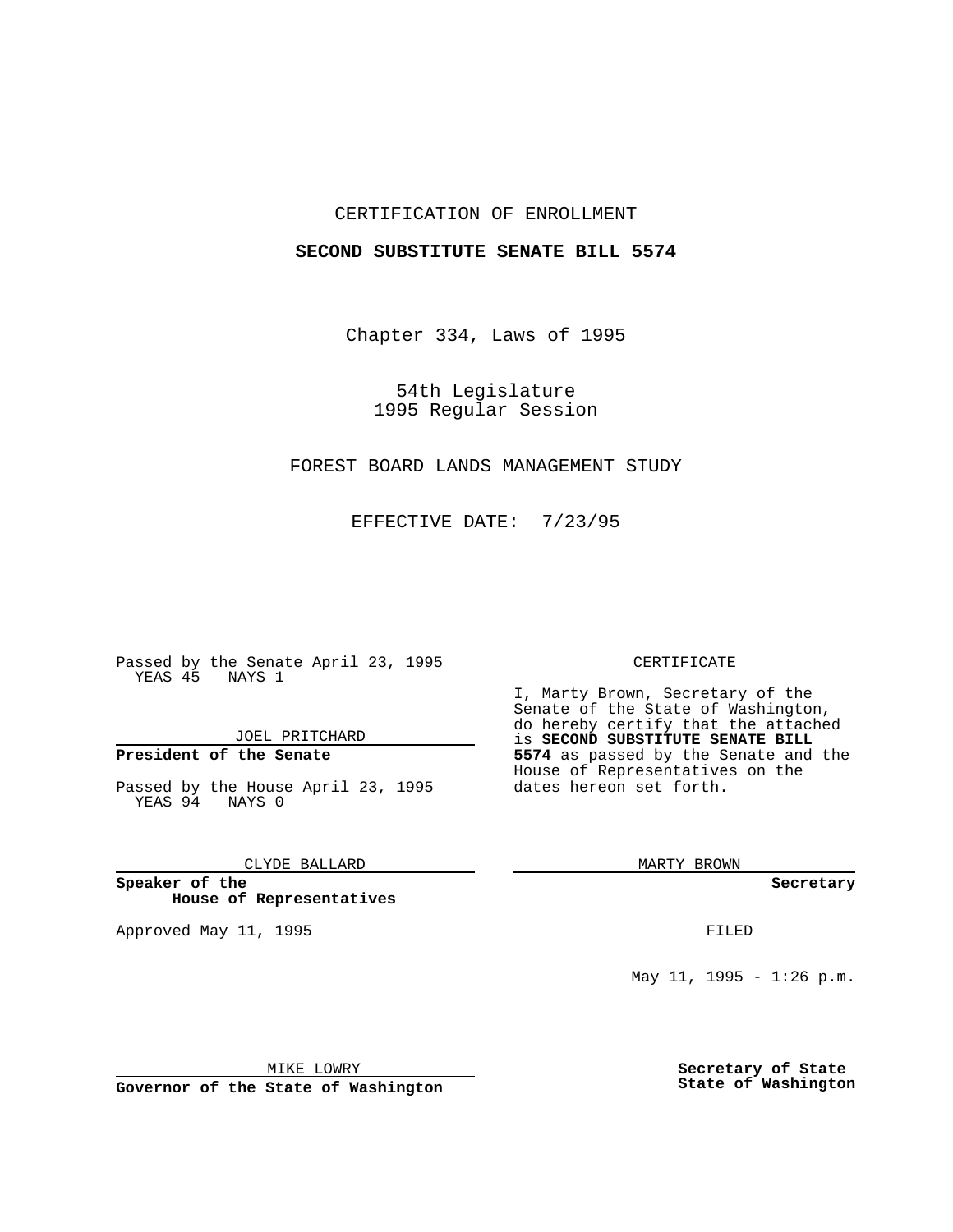## **SECOND SUBSTITUTE SENATE BILL 5574** \_\_\_\_\_\_\_\_\_\_\_\_\_\_\_\_\_\_\_\_\_\_\_\_\_\_\_\_\_\_\_\_\_\_\_\_\_\_\_\_\_\_\_\_\_\_\_

\_\_\_\_\_\_\_\_\_\_\_\_\_\_\_\_\_\_\_\_\_\_\_\_\_\_\_\_\_\_\_\_\_\_\_\_\_\_\_\_\_\_\_\_\_\_\_

## AS AMENDED BY THE HOUSE

### Passed Legislature - 1995 Regular Session

### **State of Washington 54th Legislature 1995 Regular Session**

**By** Senate Committee on Ways & Means (originally sponsored by Senators Hargrove, A. Anderson, Snyder, McDonald, Owen, Long, Rasmussen, Swecker, Heavey, Morton, Deccio, Johnson, Loveland, Hale, Sutherland, Strannigan, Palmer, Moyer, Hochstatter, West, Drew, Haugen, Quigley, Bauer and Roach)

Read first time 03/06/95.

1 AN ACT Relating to the return of state forest board transfer lands 2 back to counties; and creating new sections.

3 BE IT ENACTED BY THE LEGISLATURE OF THE STATE OF WASHINGTON:

 NEW SECTION. **Sec. 1.** The legislature finds that in the early 1900's and up through the 1930's, counties took possession of a number of forest land parcels as a result of tax delinquencies. In many cases, the timber had already been harvested from these lands prior to the forfeiture of the property to the counties. Since that time, the department of natural resources has reforested and managed these lands in conjunction with the state trust lands. Given changes in forest practices, recent fluctuation in income from the forest board lands, and questions about the management of the department of natural resources, the legislature directs that a study of the policies and an analysis of economic elements of the management of state forest board lands be conducted by the legislative budget committee, in consultation with the Washington state members of western states legislatures forestry task force and the chairs of the senate and house of representatives committees on natural resources.